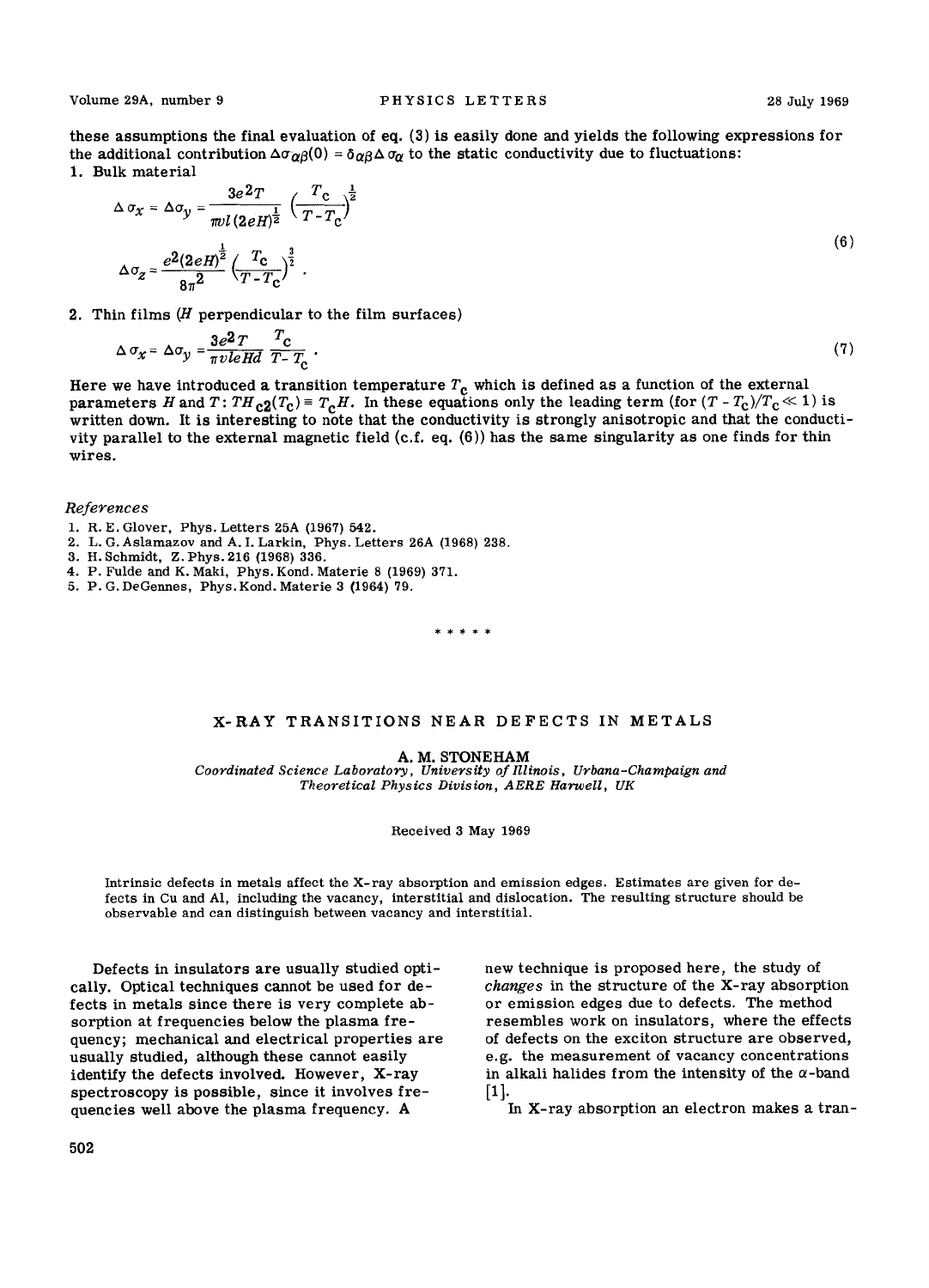sition from a core state of energy  $E<sub>c</sub>$  to the conduction band. If the crystal is perfect the absorption is only appreciable above a fairly sharp minimum  $E_L = E_f - E_c$ , where  $E_f$  is the Fermi energy. Correspondingly, the emission rises sharply at energies below  $E_L$ . Even in the perfect crystal, the absorption edge shows considerable structure because of the variety and complexity of the possible excited states [2]; for example, the hole in the core state constitutes a strong local perturbation which may introduce local levels. However, the excited states are always less localised than the core states, and the details and origins of the fine structure near the edge in a perfect crystal prove to be of rather minor importance in the discussion which follows.

The X-ray spectrum is altered when a small concentration, F, of defects is introduced into an otherwise perfect crystal. Only intrinsic defects will be discussed here - interstitials, vacancies and dislocations. The point defects cause a very local perturbation, whose main effect is to change the energies of the core electrons near the defect. This alters  $E_I$  for atoms near the defect, and should give a step in the absorption or emission edge, with intensity proportional to the defect concentration and width of the order of the change in  $E_c$ .

The defects affect the excited states in several ways. First, they may shift the Fermi energy, so that transitions occur to a different set of excited states. Secondly, the excited states may change in energy. Thirdly, the excited state wave functions may be altered, changing the transition matrix elements and so affecting the structure near the edge. These effects appear to be only of secondary importance. There is no shift of the Fermi level linear in the concentration, and the energies of the excited states are not significantly affected, since the corresponding wavefunctions spread over many unit cells, and the perturbation is appreciable only over a few cells.

The core energies may change appreciably, since the core states can be localised where the perturbation is strongest. To a first approximation, the shift in core energy of a given crystal atom is

$$
\Delta E_{\mathbf{C}} = \sum_{i} \left[ V(\mathbf{r}_{i}) - V(\mathbf{r}_{i\mathbf{O}}) \right]. \tag{1}
$$

This assumes that the core wavefunction is strongly localised, and neglects the variation of V over the core orbital. The same shift should occur for all core oribtals which are well localised. If Z is the valence of the metal,  $V(r) = Ze^{2} \times$  $\times$  exp( $-\lambda r$ )/ $\tau$  is the usual screened interaction;

the neighboring atoms are at  $r_i$  in the defect lattice and at  $r_{i0}$  in the perfect lattice. The pseudo atom approximation is used, i.e. the screening clouds move rigidly with each atom.

 $V(r)$  is attractive for electrons, so the core electron energies are reduced in regions where the atoms are packed closer together, e.g. near interstitials. In X-ray emission the contribution from interstitials will be in a range where the perfect crystal contribution has low intensity. Similarly, it may be possible to detect vacancies in X-ray absorption. Note the changes in  $\Delta E_c$ are of opposite sign for vacancies and interstitials, so it should be possible to distinguish between these defects without ambiguity.

In the f.c.c, structure the screening parameter,  $\lambda$ , is given by  $\lambda d = 2.89 Z^{1/6} d^{1/2}$  where d is the nearest neighbour distance in  $\tilde{A}$ . Direct calculation gives the energy shift for the nearest neighbour of a vacancy is - 0.055 eV for Cu and - 0.043 eV for A1. These results ignore any distortion of the lattice. For a dumbbell interstitial\* the shifts are 0.85 eV for Cu and 0.90 eV for A1. All atoms except the two components of the dumbbell were kept at their perfect lattice sites. The shifts were not sensitive to the separation,  $b$ , of the two components, and varied by less than 5% over the range  $0.7 \le b/d \le 0.92$ . Finally, calculations were made for dislocations in A1 using anisotropic elasticity theory. All shifts associated with atoms near the core were less than 0.2 eV.

Structure should be observable if the shifts exceed 0.1 eV and if the defect concentration is sufficient. Interstitials and (possibly) dislocations should be observable, but it is unlikely that vacancies can be detected. If the structure due to defects can be resolved, then defect concentrations may be monitored, giving the temperature dependence of defect mobilities; reactions between defects may also be followed. Such experiments use structure only as labels to identify the defects. The size and sign of the shift gives a measure of the local strain near a defect and its vacancy or interstitial character. Further, polarised X-rays, from particle accelerators, may be used to give the symmetry of defects.

I thank Dr. R. Bullough and Mr. R. S. Nelson for valuable discussions and Mr. J. W. Martin for the dislocation calculation.

<sup>\*</sup> If an f.c.c. lattice is defined by  $(d/\sqrt{2})$   $(l, m, n)$ , in which  $(l + m + n)$  is even, then the dumbbell interstitial can be produced by replacing the atom at  $(0, 0, 0)$  by two atoms at  $(\pm \frac{1}{2}b, 0, 0)$ .